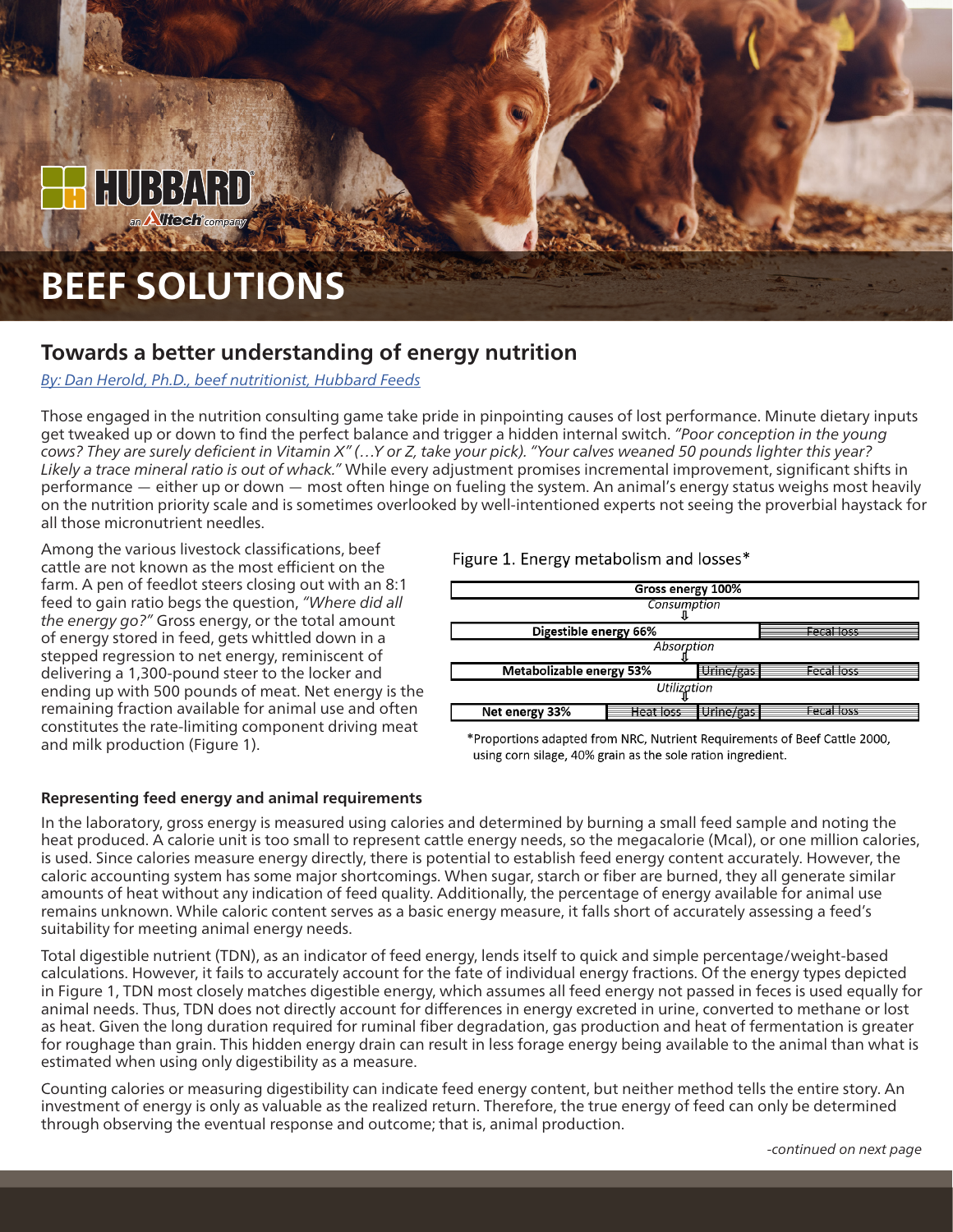### **BEEF SOLUTIONS**

#### **The net energy system**

University of California, Davis researchers were the first to propose a novel approach to modeling energy requirements for beef cattle (Lofgreen, 1963; Lofgreen and Garrett, 1968). Similar to defining the losses when moving from gross energy to net energy, the new system further detailed the efficiency of net energy use. Net energy first goes to support basic animal functions, or maintenance, before it can contribute to gain. Additionally, net energy is used more efficiently for maintenance than for production. A fitting analogy is when a vehicle is coasting down the highway on cruise control, it uses minimal fuel to maintain its speed as opposed to when it is climbing a hill. Likewise, more energy is required for animal production once a state of maintenance is surpassed. Just like the vehicle fighting gravity, the animal requires extra energy to drive production and pulls harder on the fuel supply.

#### **Net energy for maintenance (NEm)**

A fasting animal is similar to an idling vehicle; the heat it produces equals the energy burned to keep its internal "engine" running. In the absence of feed intake, the fasting animal breaks down tissue and internal reserves to maintain the essential functions of life. Thus, fasting heat production indicates the caloric needs for maintenance, or net energy for maintenance ( $NE<sub>m</sub>$ ). For the animal to maintain its weight without tissue loss, and continue to fuel internal organs, enough Mcals of NEm must be consumed to equal the heat produced.

Body weight is the only input needed to calculate  $NE<sub>m</sub>$  requirement, and the same equation applies to any size or age of the animal. However, the actual amount of energy needed for maintenance can be increased by many variables. Items such as activity, stress, mud and cold temperature elevate the animal's maintenance requirement. When the bar for maintenance energy requirement raises, it draws on the energy surplus that would typically go to gain. This shift in resource allocation can be observed in calves losing weight (or gain) in cold weather, assuming consistent feed intake is maintained through the weather event. Energy will always go to meeting maintenance energy needs first, with production being secondary.

#### **Net energy for gain (NEg)**

Once enough feed is consumed to reach the maintenance threshold, every subsequent mouthful will contribute to gain. For this reason, the intake of finishing cattle should not be limited. Each additional calorie above maintenance is used at the same efficiency and stacked incrementally until fill or satiety factors cap intake. In contrast to  $N_{Em}$ , net energy for gain  $(NE<sub>a</sub>)$  is used more efficiently in steers than heifers. While this does not affect energy values assigned to feeds, different gain equations were developed based on gender. Additionally, NE<sub>g</sub> is not used to represent the energy requirements of mature cattle. In beef cows, the energy needed for milk production is assessed using  $NE<sub>m</sub>$ , as it is converted much more efficiently than the energy used for weight gain.

#### **Coupling NEm and NEg**

The capability of a diet to meet requirements for animal maintenance and desired gain is the combined result of intake and net energy content. All feeds have established  $NE<sub>m</sub>$  and  $NE<sub>q</sub>$ values. Net energy density of a mixed ration is the weighted average of its individual ingredients. Since net energy is used more efficiently for maintenance than gain, feed  $NE<sub>m</sub>$  amounts are always higher than NEg. Grains are more digestible than higher-fiber forages and, therefore, possess higher values for both NEm and NEg. Figure 2 shows how NEm and  $NE<sub>q</sub>$  are coupled to model the energy use of a 1,000-pound finishing steer, with and without environmental stress.